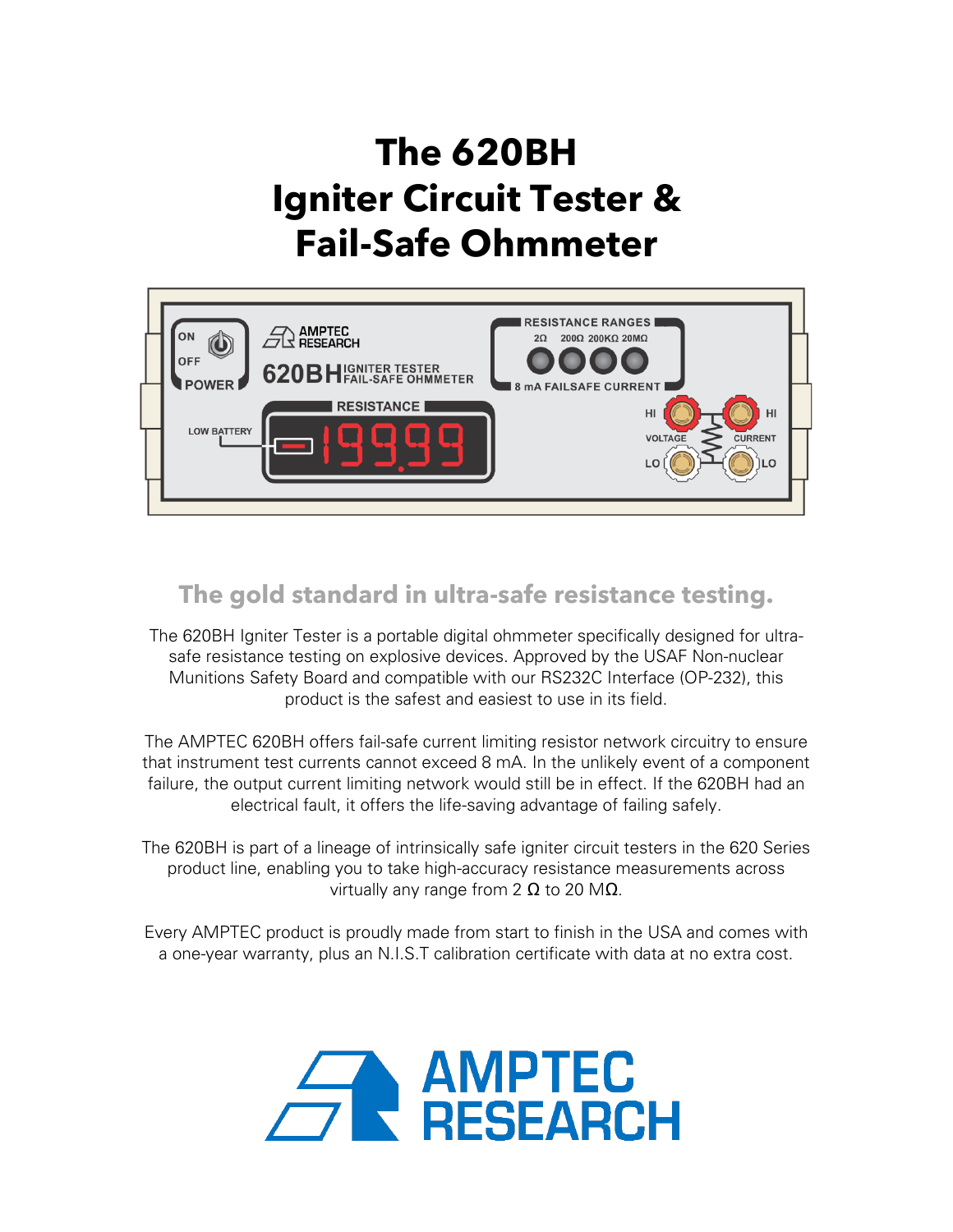

#### Ī AMPTEC 620BH Igniter Circuit Tester Datasheet

The below specifications apply to units that are purchased as a part of our 620BH Commercial Package with no additional options. For information on the specifications of units with additional options, please refer to the following page.

| AIVIPTEC 620BH Range, Resolution, Accuracy, & Current Levels |                                                 |                                  |                                  |                                              |
|--------------------------------------------------------------|-------------------------------------------------|----------------------------------|----------------------------------|----------------------------------------------|
| Range                                                        | $2\Omega$                                       | 200 $\Omega$                     | 200 $K\Omega$                    | 20 M $\Omega$                                |
| <b>Nominal Current</b>                                       | 5 <sub>mA</sub>                                 | $0.5 \text{ mA}$                 | 0.5 uA                           | 5 nA                                         |
| <b>Failsafe Current</b>                                      | 8 mA                                            | 8 mA                             | 8 <sub>m</sub> A                 | 8 mA                                         |
| Resolution                                                   | 100 $\mathsf{u}\Omega$                          | 10 m $\Omega$                    | 10 $\Omega$                      | 1 K $\Omega$                                 |
| Accuracy                                                     | $±$ 02% of<br>reading $& \pm .05\%$<br>of range | $\pm$ .02% of<br>reading & range | $\pm$ .05% of<br>reading & range | $±$ 2% of reading<br>$& 4.0.2\%$ of<br>range |

### AMPTEC 620BH Range, Resolution, Accuracy, & Current Levels

#### AMPTEC 620BH General Specifications

|                                                      | Dimensions  9.75" x 10" x 3.25"                                     |
|------------------------------------------------------|---------------------------------------------------------------------|
| Input Voltage  4.8 VDC maximum                       | Internal Voltage  250 VDC maximum                                   |
| Low Battery  Display reads"-"                        |                                                                     |
| Overload/Overrange  Display flashes                  | <b>Terminal</b> Banana jack binding posts                           |
| <b>Temperature Coefficient</b> $\pm$ 0.002% per 1° C | <b>Temperature Limit (Operating)</b> $0^{\circ}$ to 50 $^{\circ}$ C |
| Temperature Limit (Storage)  -20° to 70° C           | Update Rate  3 readings per second                                  |
| Weight (Standard Version)  3.5 lbs.                  |                                                                     |

#### AMPTEC 620BH Power Specifications

| Batteries  4ea 5000 mAh NICAD batteries | <b>Battery Charge Time</b> ~8 hrs. til full charge |
|-----------------------------------------|----------------------------------------------------|
| Battery Charger  AMPTEC 620-DC          | Battery Charger Charging Current  2A max           |
| Battery Charger Input  90 - 264 VAC     | <b>Battery Life</b> 1000 cycles or 3 years         |
| Battery Charger Output  5.9V            |                                                    |

| Batteries  4ea 5000 mAh NICAD batteries    | <b>Battery Charge Time</b> ~8 hrs. til full charge |
|--------------------------------------------|----------------------------------------------------|
| Battery Charger  AMPTEC 620-DC             | Battery Charger Charging Current  2A max           |
| <b>Battery Charger Input  90 - 264 VAC</b> | <b>Battery Life</b> 1000 cycles or 3 years         |

#### OP-232 RS232C Interface Specifications

This option enables your unit to connect to a computer and receive commands via RS232C. OP-232 comes standard with the purchase of a 620BH Igniter Tester.